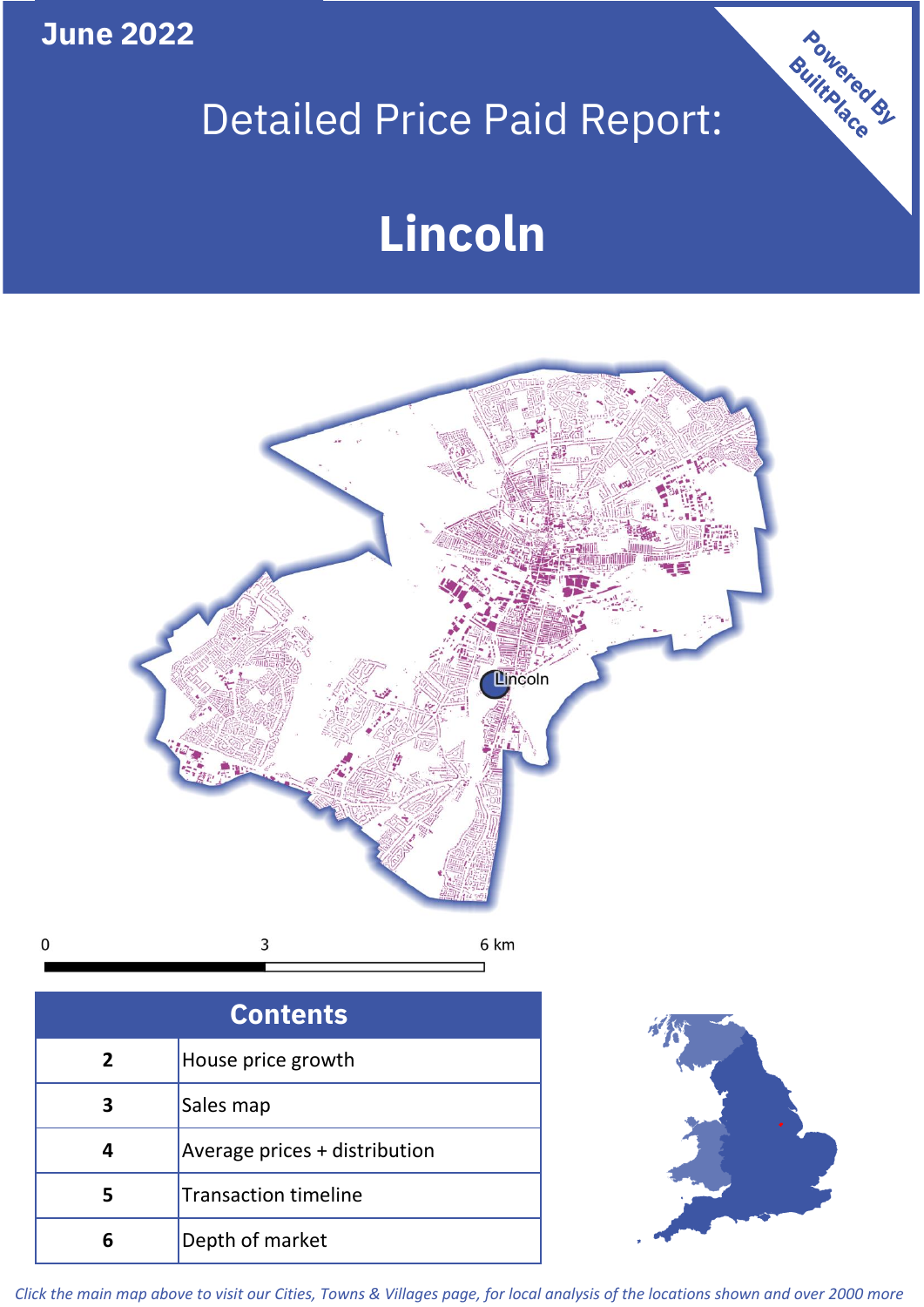### **Headline Data**

|                     | <b>Current level</b> | 3 month  | <b>Annual</b> | '5 vear | 10 year |
|---------------------|----------------------|----------|---------------|---------|---------|
| <b>House prices</b> | £181,580             | 2.8%     | 10.4%         | 29.6%   | 59.4%   |
| <b>Transactions</b> | 1,576                | $-4.0\%$ | 27.8%         | $-7.3%$ | 22.5%   |

# **House Price Growth (April 2022 data)**

#### *Annual Change in House Prices*



House prices in Lincoln grew by 10.4% in the 12 months to April 2022 (based on 3-month smoothed data). By comparison national house prices grew by 10.7% and prices in the East Midlands grew by 11.6% over the same period.

Lincoln house prices are now 41.3% above their previous peak in 2007, compared to +50.1% for the East Midlands and +52.9% across England.



#### *Year-To-Date Change in House Prices, December to April*

Local prices have grown by 2.6% in 2022 so far, compared to growth of 2.5% over the same period last year.

#### *Source: OS OpenData; UK House Price Index (Contains HM Land Registry data © Crown copyright)*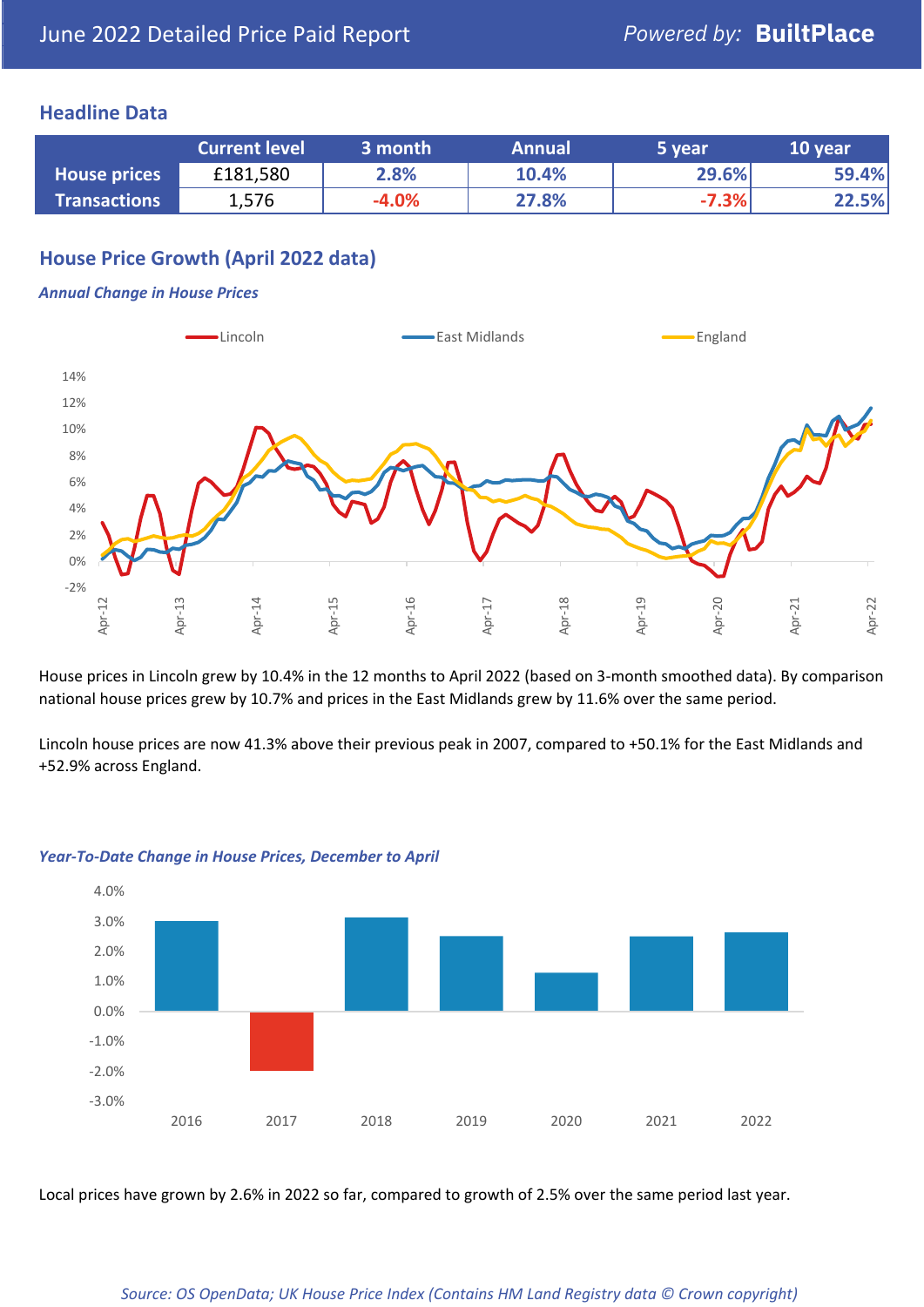# **House Price Map**

### *12 months to April 2022*



*Each point is one postcode, coloured by the average value relative to all sales in this local authority (price bands are LA-specific quintiles).*

**Map Key**

| Min      | <b>Max</b> |                            |
|----------|------------|----------------------------|
| Up to    | £125,000   | 1st quintile / lowest 20%  |
| £125,000 | £153,000   | 2nd quintile               |
| £153,000 | £183,000   | 3rd quintile               |
| £183,000 | £242,000   | 4th quintile               |
| £242,000 | and over   | 5th quintile / highest 20% |

#### *Source: OS OpenData; UK House Price Index (Contains HM Land Registry data © Crown copyright)*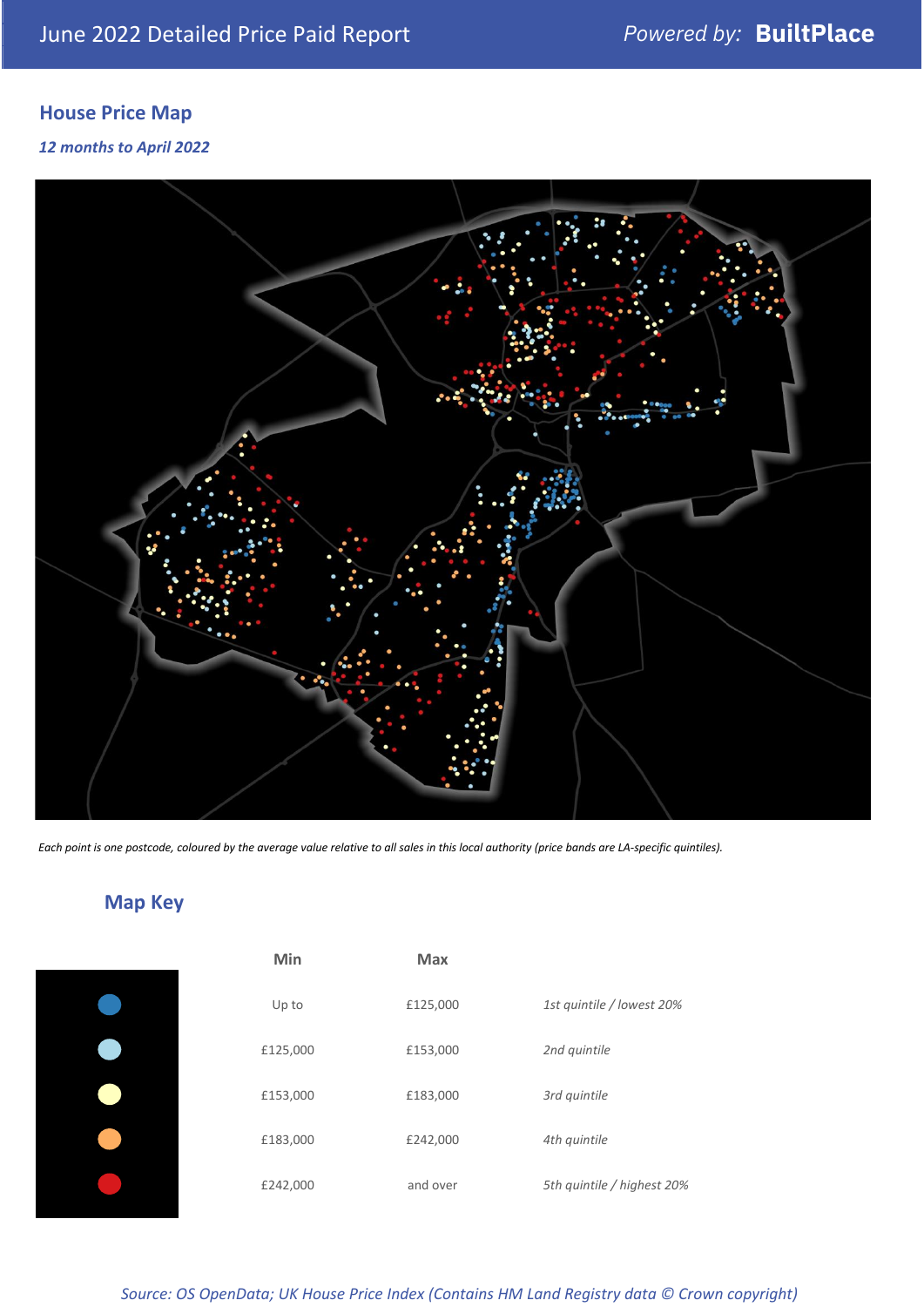# **Average House Price by Property Type**

#### *12 months to April 2022*



|                 | <b>New</b>           | <b>Second hand</b> |  |  |
|-----------------|----------------------|--------------------|--|--|
| <b>Flat</b>     | No recorded<br>sales | £119,788           |  |  |
| <b>Terraced</b> | No recorded<br>sales | £161,623           |  |  |
| Semi-detached   | £210,950             | £202,783           |  |  |
| <b>Detached</b> | No recorded<br>sales | £300,353           |  |  |

# **House Price Distribution by Year**

*All properties, by price band and calendar year (2020 = year to date)*

|                    | 1997 | 2002 | 2007 | 2012 | 2017 | 2019 | 2020 |
|--------------------|------|------|------|------|------|------|------|
| <b>Under £100k</b> | 97%  | 82%  | 25%  | 32%  | 18%  | 7%   | 5%   |
| £100-200k          | 3%   | 16%  | 65%  | 58%  | 64%  | 62%  | 62%  |
| E200-300k          | 0%   | 1%   | 7%   | 9%   | 13%  | 21%  | 23%  |
| E300-400k          | 0%   | 0%   | 2%   | 1%   | 3%   | 7%   | 6%   |
| £400-500k          | 0%   | 0%   | 0%   | 0%   | 1%   | 3%   | 2%   |
| <b>E500k-1m</b>    | 0%   | 0%   | 0%   | 0%   | 1%   | 1%   | 1%   |
| £1-2m              | 0%   | 0%   | 0%   | 0%   | 0%   | 0%   | 0%   |
| <b>Over £2m</b>    | 0%   | 0%   | 0%   | 0%   | 0%   | 0%   | 0%   |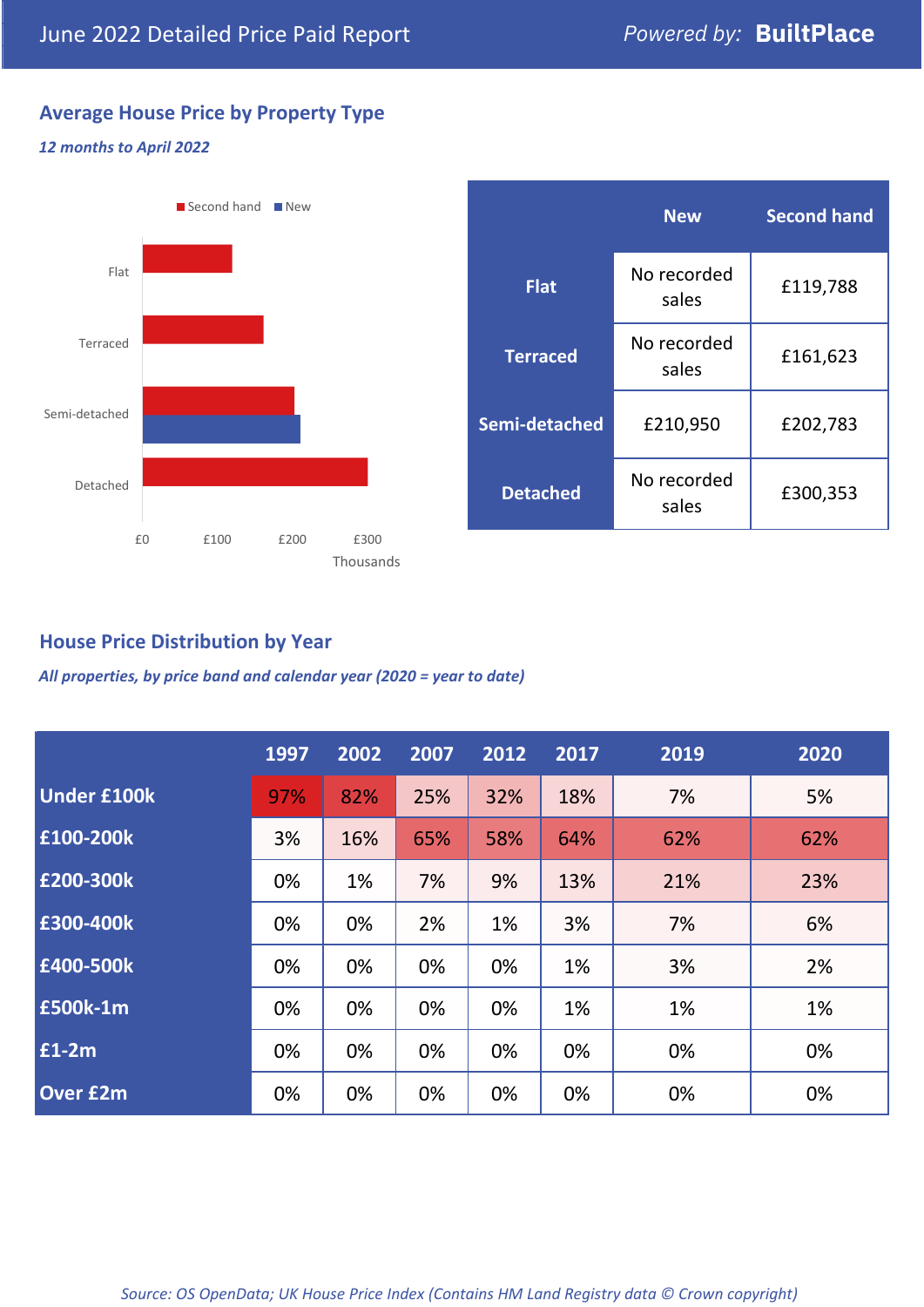# **Transactions (February 2022 data)**

*Annual Transactions, Indexed (2001-05 average = 100)*



There were 1,576 transactions in Lincoln during the 12 months to February 2022. This is 62% of the average from 2001- 05 and suggests activity is significantly below pre-downturn levels.

Transactions in Lincoln have fallen by 13.4% since 2014, compared to changes of -8.0% for East Midlands and -7.7% for England.



#### *Cash and New Build Sales as % of Total, by Year*

*Note: The data on this page EXCLUDES transactions identified as transfers under a power of sale/repossessions, buy-to-lets (where they can be identified by a mortgage), and transfers to non-private individuals - i.e. it comprises only Land Registry 'A' data.*